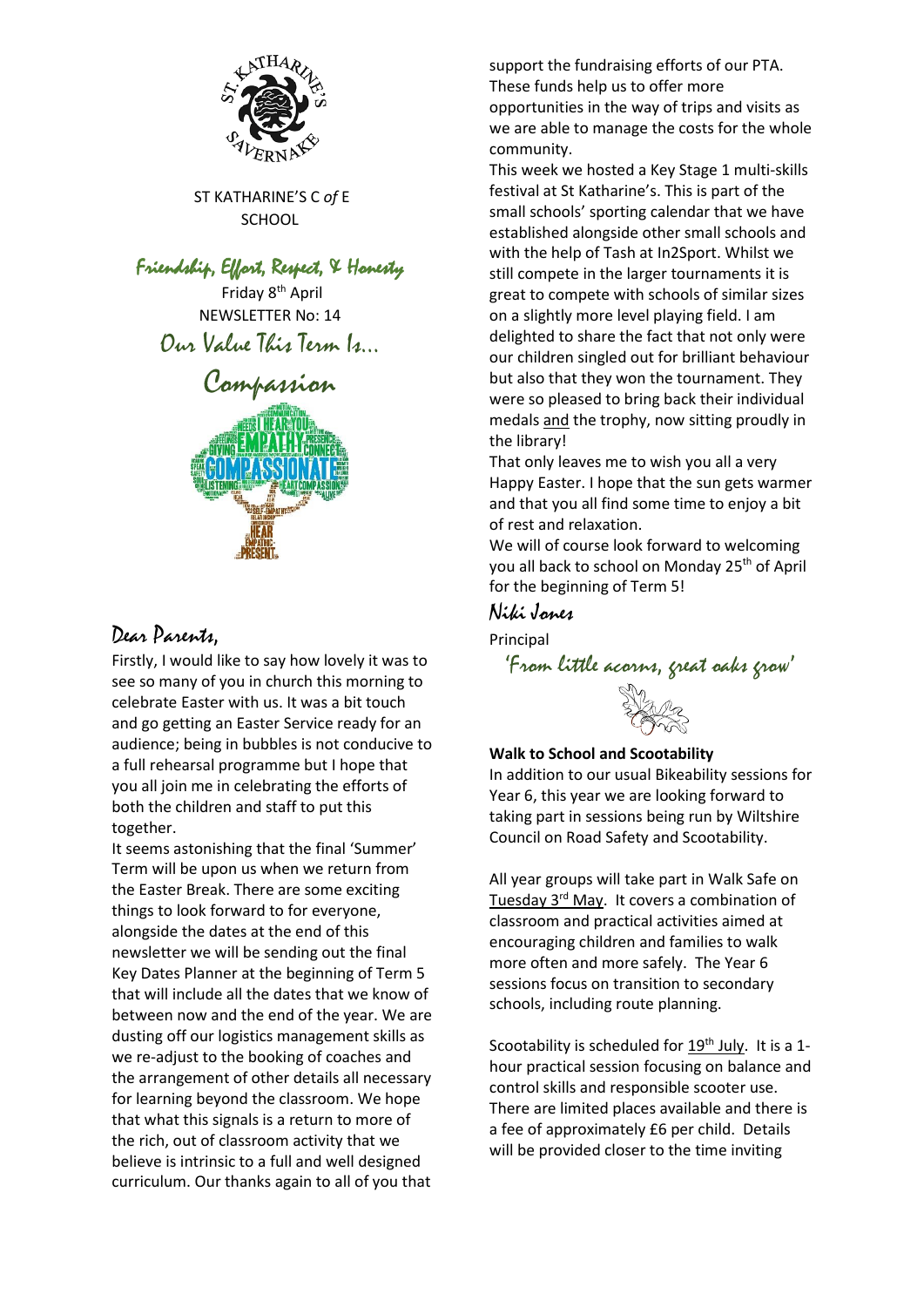parents to indicate whether they would like their child/ren to take part, starting with KS2.

#### **Internet Safety Newsletter (see attachment)**

Please find attached to this newsletter an internet safety letter from Mr Sandall (computing lead) with some information and suggestions about keeping children safe online. Please do feedback if this is useful as we are looking into a letter like this becoming a feature at key points in the year, to support parents and to keep you updated and informed.

#### **Cake Sale for the Jubilee Canopy**

We have recently planted trees for the Queen's Green Canopy initiative to mark her Platinum Jubilee. There will be a cake sale on Friday 29<sup>th</sup> April after school to raise money for a plaque to sit with these trees. The cakes will be provided by Oak Class on this occasion. Cakes will be on sale for £1 each.

#### **Parents Evenings**

We hope that most of you were able to attend a parents' evening this week. If you were not able to attend a meeting for any reason, please do get in touch and we will try to accommodate a catch up with your child's class teacher. This was the second of our virtual meetings and we are pleased with how smoothly things have gone. Please remember, should you need more time to discuss a concern, our teachers are happy to arrange a meeting, face to face, at a mutually convenient time.

We know from our experience of the last two virtual meetings that these can work well if:

- $\star$  a quiet space it set aside for the meeting to happen in and…
- $\star$  if everyone is ready for the meeting to start promptly.

A great deal can be covered in the 8-minute slot if both of the above are in place. Our next parents evening will be on **12th and 14th July**, after the end of year reports come home on **1 st July**.

#### **Home Learning and new Covid procedures**

You will all have received the recent information about how we are now managing Covid in the education sector.

#### Key points are:

- $\checkmark$  No asymptomatic testing
- $\checkmark$  Children who are unwell to stay at home
- ✓ Children who have tested positive to isolate for 3 days
- $\checkmark$  Children with a temperature not to attend school
- $\checkmark$  Schools will continue to support measures such as increased hygiene and ventilation

As such, there will no longer be the need for us to offer a package of home learning. We are assuming that the only children not in school are those who are not well enough to be here.

#### **Updated School calendar**

Please find attached to this Newsletter an updated school calendar 2022-23 with the final TD Day included. We will be issuing a Key Dates Planner (V3) at the very beginning of Term 5, including all the dates until the end of this academic year, that we are aware of at the point of writing.

#### **PTA Fundraising**

Thank you to everyone that brought in their old clothes for the Bags to School fundraiser this week. This initiative raised **£63.60** which will go into the PTA funds in support of equipment and resources for school. Thank you also (in advance) for your support of the Easter Egg Hunt being held today. More on the funds raised by that event in future newsletters.

#### **Sue Brady Update and Pizza Day**

The website went live with the summer seasonal orders last Friday. Please remember that the cut off for ordering the summer seasonal orders is 9am on Thursday 21<sup>st</sup> April. Due to circumstances out of their control, the cut off for week commencing 25th April will also be 9am Thursday 21st April and not the Friday as it usually is.

To promote Sue Brady and encourage children to try a Sue Brady lunch, homemade pizza will be on the menu on 19th May. Orders can be placed via the Sue Brady website. Please select 'option 1' for pizza. Please note that on the website it will be listed as ham, herby potatoes and beans that day for 'option 1', however it will in fact be pizza provided that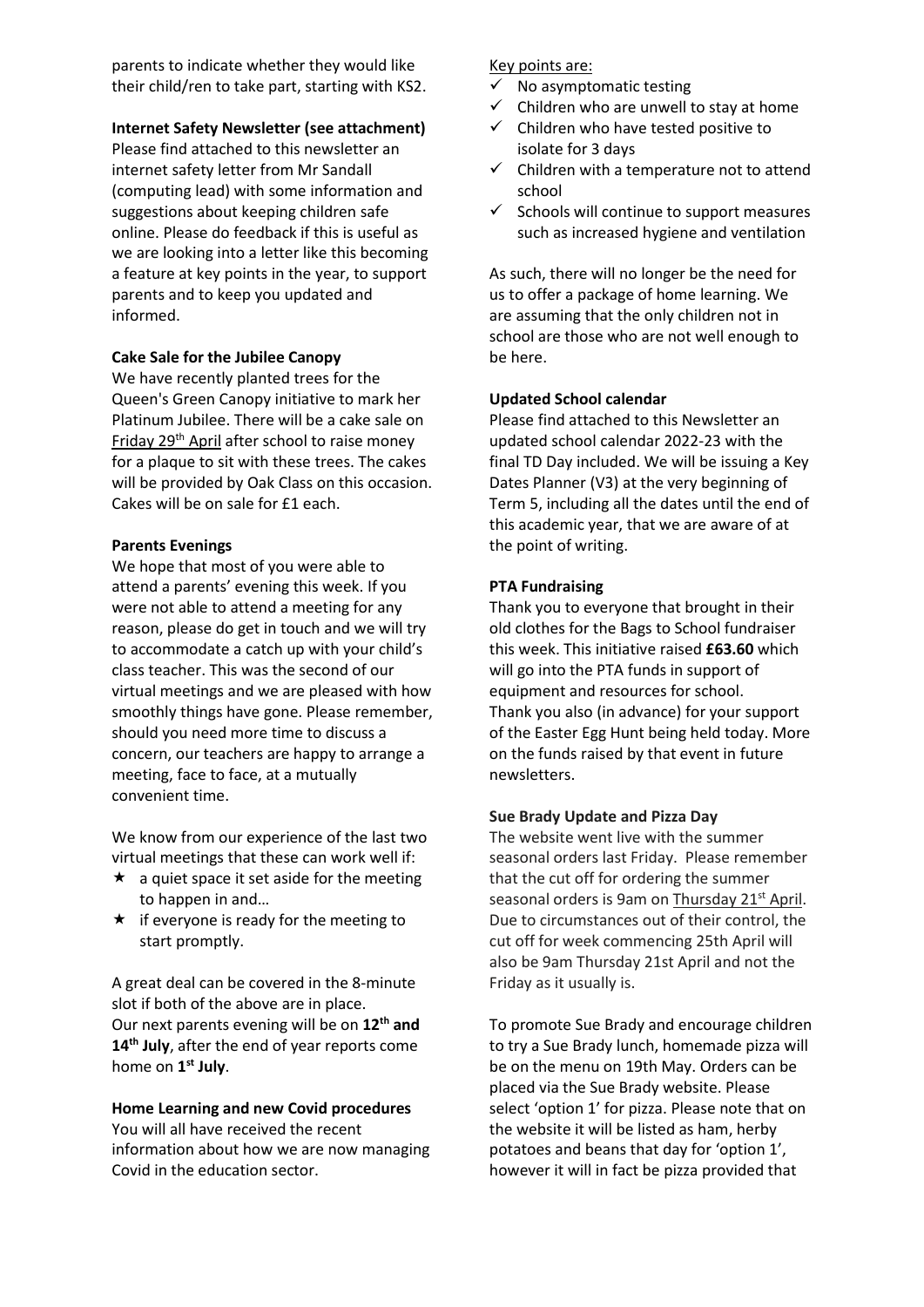day. Order before Friday 13th May. If you don't usually order, please log on to the Sue Brady website and give it a try.

# **DATES FOR YOUR DIARY**

| April                                      |                                                                                                                                                            |
|--------------------------------------------|------------------------------------------------------------------------------------------------------------------------------------------------------------|
| Monday 25 <sup>th</sup>                    | First Day of Term 5                                                                                                                                        |
|                                            | Sycamore first swimming<br>session                                                                                                                         |
| Tuesday 26 <sup>th</sup>                   | <b>Sir Harold Hillier Gardens</b><br>trip for Hazel and Oak class                                                                                          |
|                                            | <b>Chestnut Class First Forest</b><br>School                                                                                                               |
| Thursday 28 <sup>th</sup>                  | First Bath Rugby lesson,<br>lunchtime and afterschool<br>clubs block of 5 sessions<br>for KS2                                                              |
| Friday 29 <sup>th</sup>                    | <b>Cake Sale for green</b><br>canopy                                                                                                                       |
| May                                        |                                                                                                                                                            |
| Monday 2 <sup>nd</sup>                     | May Day Holiday<br>School closed                                                                                                                           |
| Tuesday 3rd                                | Walk to School Sessions                                                                                                                                    |
| Wednesday 4 <sup>th</sup>                  | <b>ARK River visit - KS2</b>                                                                                                                               |
| Monday 9 <sup>th</sup> - 13 <sup>th</sup>  | KS 2 SATs Week                                                                                                                                             |
| Friday 13th                                | Whole School Vision and<br>Values Day                                                                                                                      |
|                                            | <b>Sycamore Class girls'</b><br>cricket experience (small<br>group)                                                                                        |
| Monday 16 <sup>th</sup> – 20 <sup>th</sup> | <b>KS 1 SATs Week</b>                                                                                                                                      |
| Thursday 19th                              | Sue Brady Pizza Day                                                                                                                                        |
| Friday 20th                                | Vision and Values Day<br>parent sharing afternoon.<br>Parents invited from<br>2:00pm (timing TBC)<br>This represents a change<br>from previous newsletter. |
| Saturday 21st                              | <b>Trip to Bath Rugby</b>                                                                                                                                  |
| Monday 23rd                                | Year 6 pre-residential<br>parents meeting 2.30pm                                                                                                           |
| Tuesday 24th                               | <b>Final Chestnut Forest</b><br>School                                                                                                                     |

|                           | <b>Sycamore trip to Lulworth</b><br>Cove<br>(details to follow)                              |
|---------------------------|----------------------------------------------------------------------------------------------|
| Thursday 26 <sup>th</sup> | Final Bath Rugby lessons,<br>lunchtime and afterschool<br>clubs block of sessions for<br>KS2 |
| Friday 27 <sup>th</sup>   | Last Day of Term 5                                                                           |
|                           | Celebration Worship-<br><b>Parents welcome</b><br>(Sycamore sharing)                         |

#### **Items in bold have been added since the previous Newsletter.**

Please also refer to your **Key Dates Planner Version 2**, for all known dates so far, this academic year.

#### **Remaining TD Days 2021/22**

• Friday  $22<sup>nd</sup>$  July

**Please Note** 

We will close at 1:15pm on Thursday  $21^{st}$  July 2022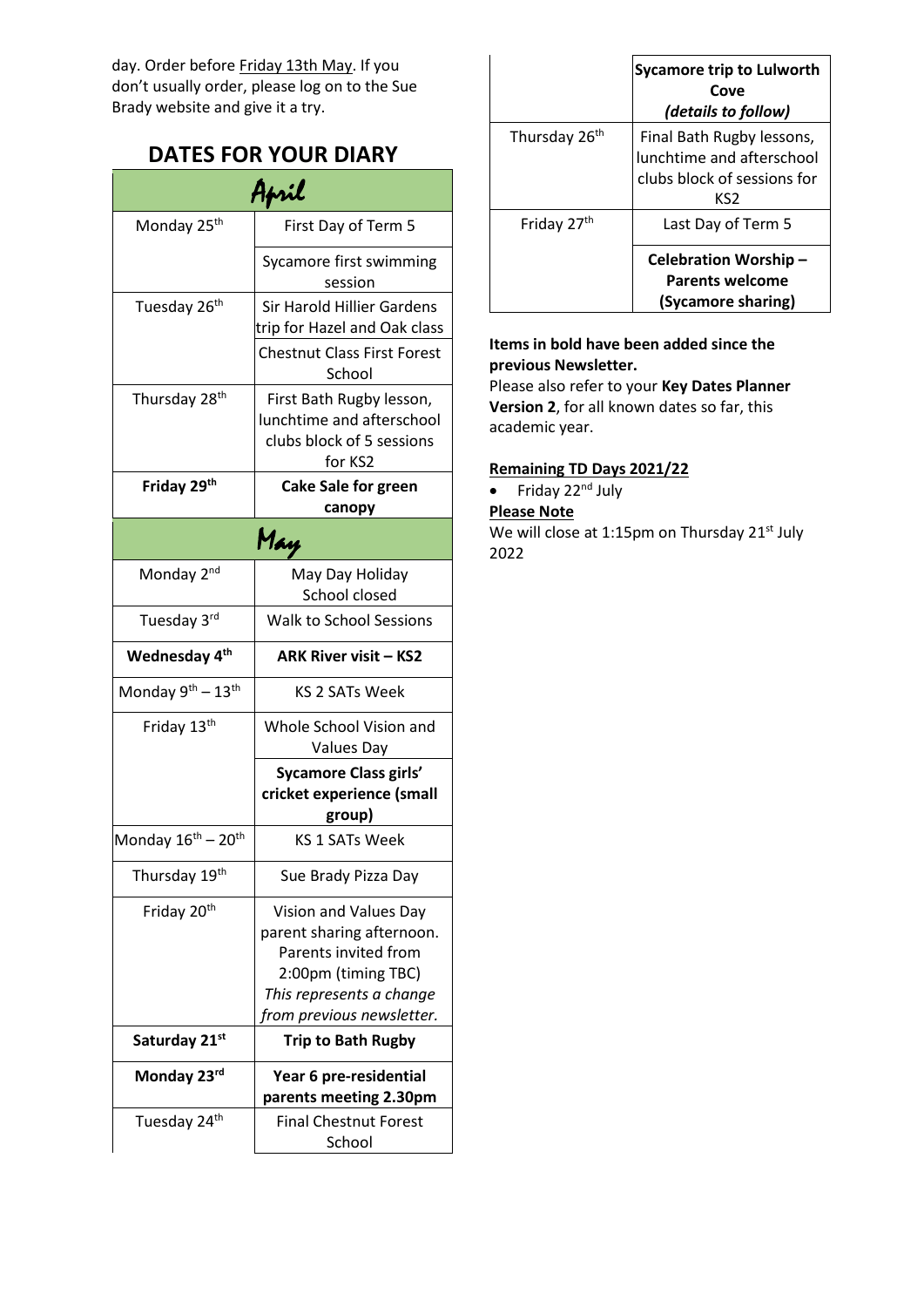# Other things you might want to

know.

#### 6<sup>th</sup> April 2022

#### Bidding for accessibility improvements for Pewsey Station



Accessibility for single parents with young children and buggies or disabled people in wheelchairs at Pewsey Station is extremely poor and borders on being prohibitive. Disabled parking is limited to two slots on the westbound entrance to the station. The parking on the eastbound platform external entrance is all for permit holders only with no disabled parking. The ticket office and the ticket machine are both sited on the westbound platform. The ticket office is not continuously manned





and when the ticket office is not manned the ticket office is locked with access to the westbound platform being via a side gate. The ticket machine itself is undercover as show in the adjacent picture.

Having got a ticket the traveller, if travelling east must then decide how they are going to get to the eastbound platform. The relatively new footbridge has steps upto the crossover point from each platform. The bridge does have the design provision to support a lift on each platform but these were not installed at the time of the new bridge installation.

For a determined single parent with a child in a buggie it is possible to haul the buggie up the bridge steps backwards and then slowly bump the buggie down the steps coming back down. Clearly not a manoeuvre for the faint hearted.

For a disabled wheelchair user the steps are a non-starter which leaves the only option of going back out of the station and propelling down to the main road down quite a steep station road entrance and taking their life into their own hands and go down the main 'A' road under the railway bridge and back up the hill the other side to the eastbound carpark and platform entrance, see picture below.





It should be noted that there is no footpath on either side of the road. The road is narrow under the bridge and only just about allows for two way car traffic. The road slope down and back up the other side of the bridge is quite steep and would require a proficient wheelchair user to negotiate the route. For the return passenger who initially travelled eastbound their arrival back would be on the westbound side and back at their car. For passengers who were travelling west initially they would need to negotiate getting back to the westbound side.

Pewsey Station provides travel support for a very wide area stretching to Marlborough and Devizes. The overall footfall for Pewsey Station is high with commuters travelling eastbound to Newbury, Reading and London and with commuters and students travelling westbound to Bath and Bristol. There is also a growing demand for more leisure travel westbound although post pandemic the growth is difficult to measure at this stage. The level of passengers currently requiring assistance at Pewsey might be quite low but that is not a fair measure of the overall potential passenger requirement because the numbers may be low because potential passengers know the station access is very poor. The nearest alternative station with disabled access would be Westbury or Newbury which are both about 20 miles away.